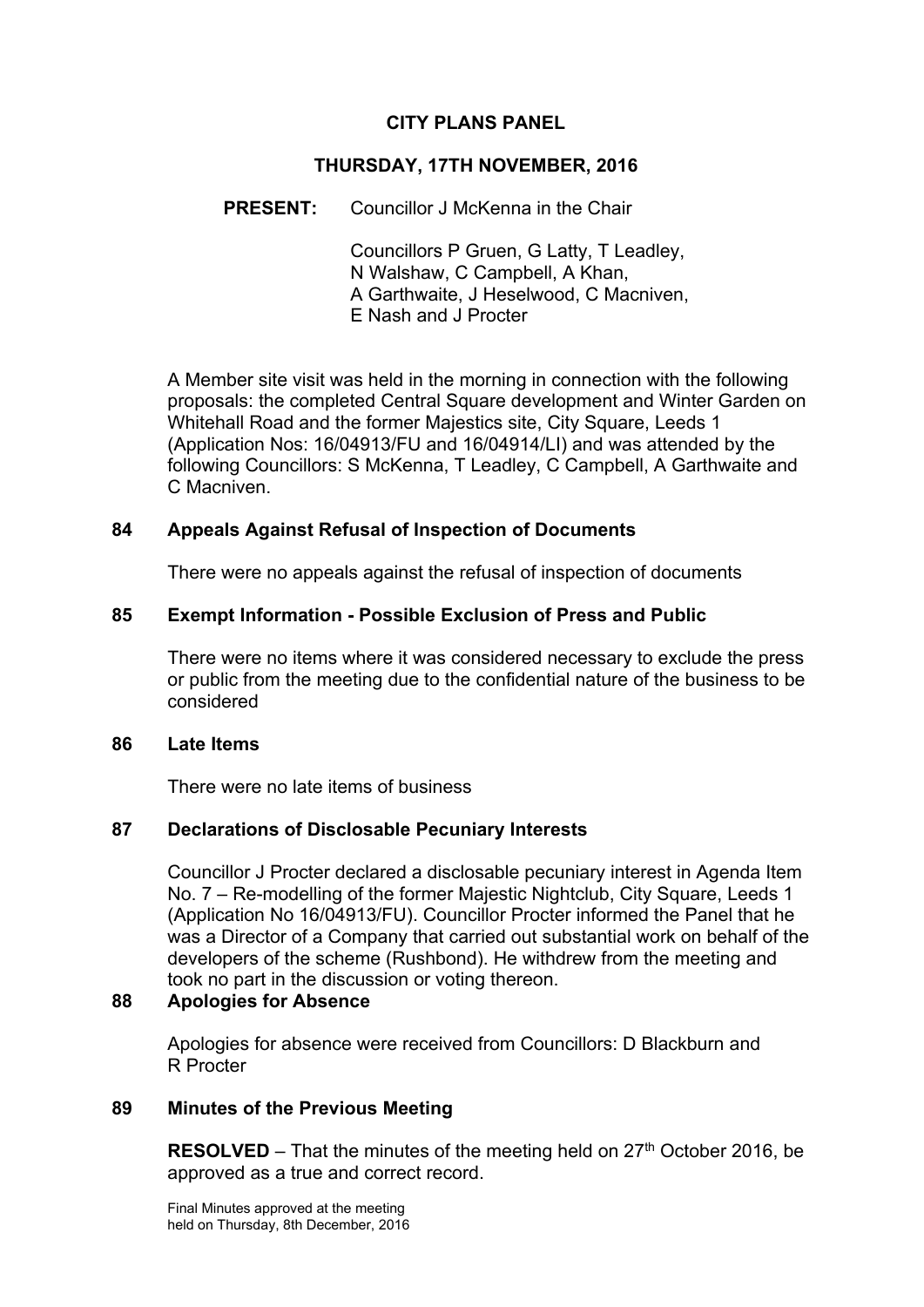### **90 Matters Arising from the Minutes**

The following issues were raised under Matters Arising:

(i) Application Nos: 16/02582, 16/02583 and 16/02584 (Minute No. 77 referred) – In providing an update on progress of the applications, the Chief Planning Officer said that ongoing discussions were taking place with the developer on outstanding highway matters. It was anticipated that the Head of Terms for the Section 106 Agreement together with the 278 Agreement may be nearing completion, further plans in respect of drainage matters were awaited.

The Chief Planning Officer suggested that the applicant was aiming to bring the application to Panel in January with a view to starting on site March 2017, subject to obtaining the necessary planning permission.

In responding to a query as to what advice had been obtained in respect of Legal implications, the Chief Planning Officer reported that Members would receive a separate briefing prior to the application coming before Panel.

- (ii) PREAPP/1600532 First White Cloth Hall, Kirkgate, Leeds 1 (Minute No.79 referred) – In providing an update the Chair reported that in accordance with resolution (iii) a letter on behalf of this Panel had been sent to the Director of City Development requesting that the process of acquiring the site by means of a Compulsory Purchase Order be expedited
- (iii) With reference to Minute No.33 of the meeting held on  $23<sup>rd</sup>$  July 2016, the Chair confirmed that a letter had been sent to the Director of Environment and Housing requesting the improvements to the toilet and washing facilities as soon as possible
- (iv) PREAPP/16/00428 Proposal for redevelopment of Hume House, Wade Lane, Leeds 2 (Minute No.81 referred) – Referring to the suggestion that the building be "slid" a small distance to the south, but this would be subject to acquiring the necessary land, Councillor Leadley sought clarification as to who owned the land.

The Chief Planning Officer reported that enquiries would be made and reported back to Panel

**91 Application Nos: 16/04913/FU and 16/04914/LI Remodeling of the former Majestic Nightclub to create a 6 story office building with ground floor and basement commercial B1/A1/A3/A4/D2 uses. Creation of office floors behind retained outer walls and new glazed elevation to roof top addition, City Square.**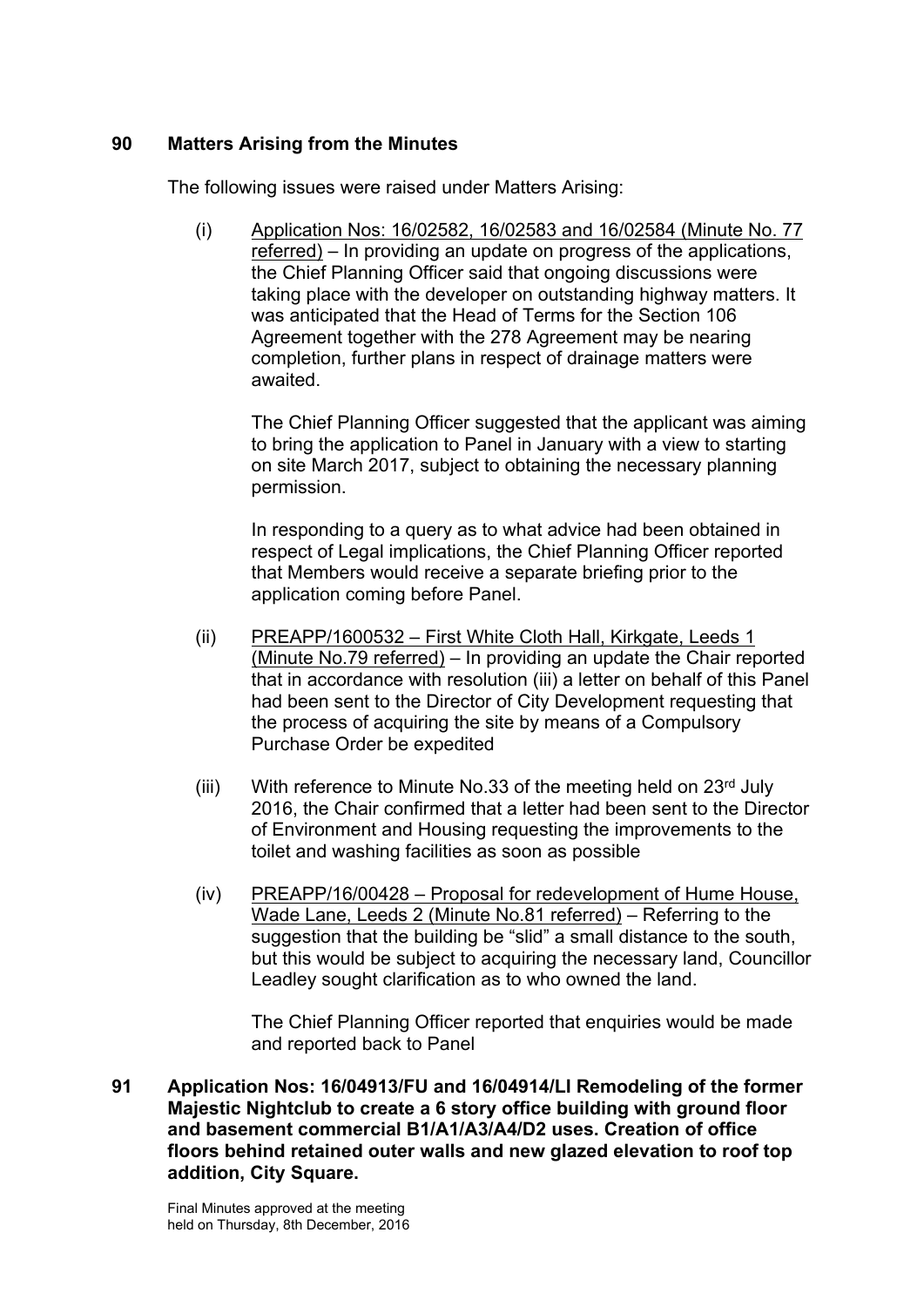The Chief Planning Officer submitted a report which set out details of an application for the remodelling of the former Majestic Night Club to create a 6 storey office building with ground floor and commercial B1/A1/A3/A4/D2 uses. Creation of office floors behind retained outer walls and new glazed elevation to roof top addition at City Square, Leeds 1.

Site photographs and plans were displayed and referred to throughout the discussion of the application.

Addressing the proposal the Chief Planning Officer highlighted the following:

- Following a fire in 2014 a substantial part of the building's interior and the majority of the roof were lost, much of the external fabric of the building remained intact
- The proposal was for a primarily office-led scheme of approximately 6,000 sqm floor space with ground and lower ground levels capable of accommodating Class B1/A1/A3/A4 and D2 uses
- The new glazed roof was designed to respond to the height of the 2 neighbouring buildings in City Square.
- The rear wall of the building would be reconstructed to accommodate the insertion of new floor plates
- The upper floors would be set back resulting in the top floors appearing dome-like when viewed from the ground
- New windows would be introduced in the original facade at the upper floor levels along Wellington Street and Quebec Street elevations, new windows were also proposed at ground level to either side of the main entrance.
- The rebuilding of the rear Palm Court area
- The re-interpretation of many features which had been destroyed, including 1920's styling
- Use of high quality materials to be used throughout
- Entrance canopies to be refined and reduced to a scale commensurate to the proposed use

The Panel then heard from representatives of the Cinema Theatre Association who were objecting to the proposal and referred to the following:

- The mains grounds of the objection was the fact that more of the original features/ materials should have been retained, in particular the Palm Court structure
- The proposed glazed roof was miss-conceived, it was too tall and should be reduced to its original height
- A photographic record of the building should be retained for historic purposes
- The were no objections to the proposed office use

In response to Members questions and comments, the following was discussed: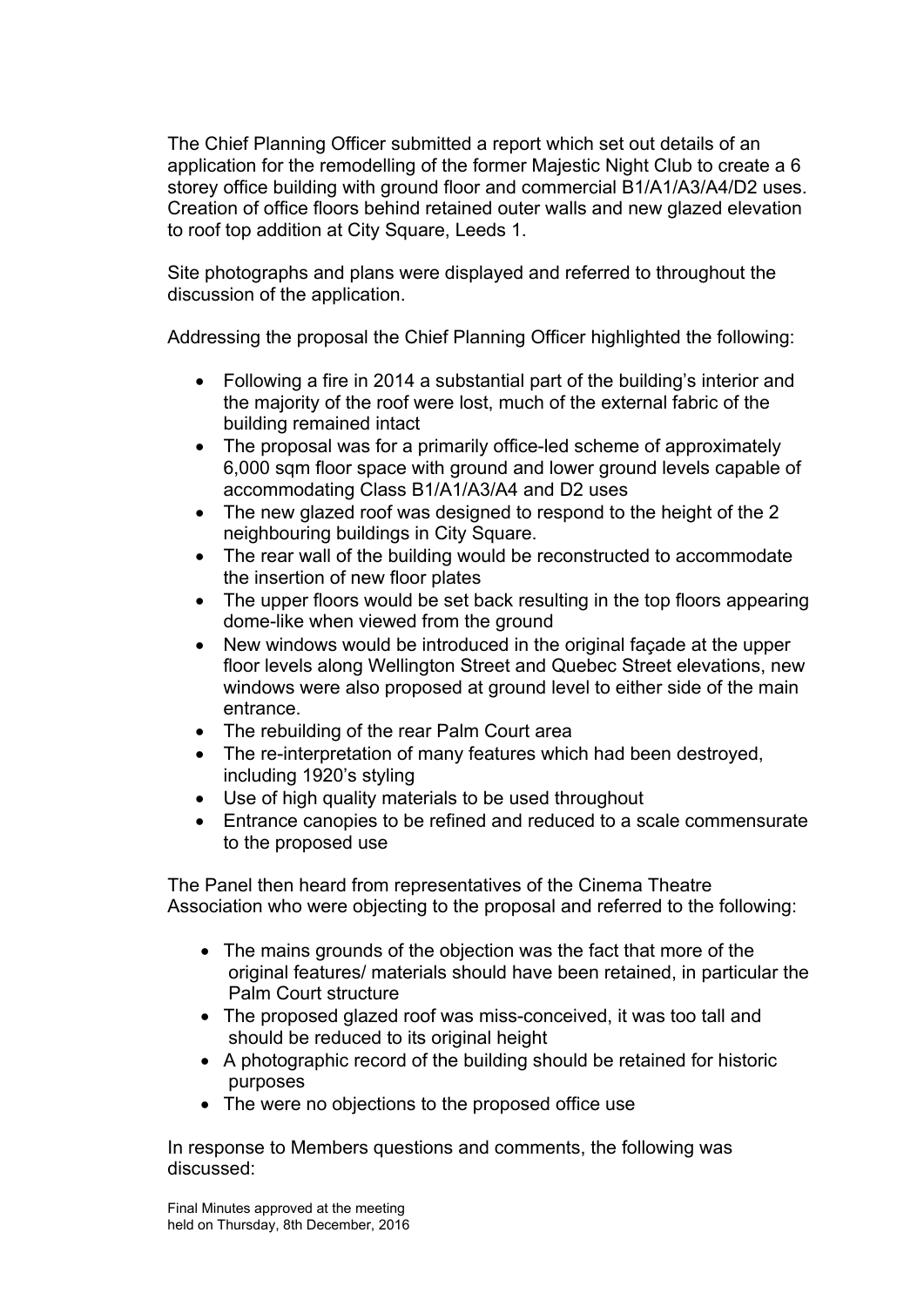- Very little remained of the original Palm Court fabric
- The proposals would save the building and bring a new use for the site
- There was a need to retain the spirit of the building
- What was proposed was a sympathetic treatment of the building

The applicant's representative addressed the Panel, speaking in detail about the proposal and highlighted the following:

- The proposal would create a long term sustainable use for the building
- The Majestic building occupied a prominent site within City Square
- A period of 50 years has elapsed since the building had operated as a cinema

In response to Members comments and questions, the following issues were discussed:

- Very little of the original building remained
- The proposed office use was an appropriate use for the building
- The new glazed roof (a crown veil) added quality to the design
- A suggestion was made that the glazed roof appeared to be too dominant (Officers pointed out that glass often looked dark and could be sympathetic to the dark appearance of the original roof)
- Six storey's in height was compatible with the existing building heights in the area
- Members welcomed the art deco detailing within the redesigned canopy
- Members welcomed the design of the building suggesting it was a classical/ elegant design with a modern addition, the proposal would make a positive impact on the street scene

In summing up the Chair suggested that there appeared to be a good deal of support for the proposal.

# **RESOLVED –**

- (i) That application No. 16/04913/FU be deferred and delegated to the Chief Planning Officer for approval, subject to the conditions specified in the submitted report with additional conditions concerning the design and treatment of the canopies, the treatment of the glass to the upper floors to emphasise the verticality of the solar shading treatment (and any other conditions which he may consider necessary) and following the completion of a Section 106 Agreement to cover the matters:
	- Travel Plan review fee of £5,300
	- Car club membership package of £6,800
	- Jobs and skills priority for local people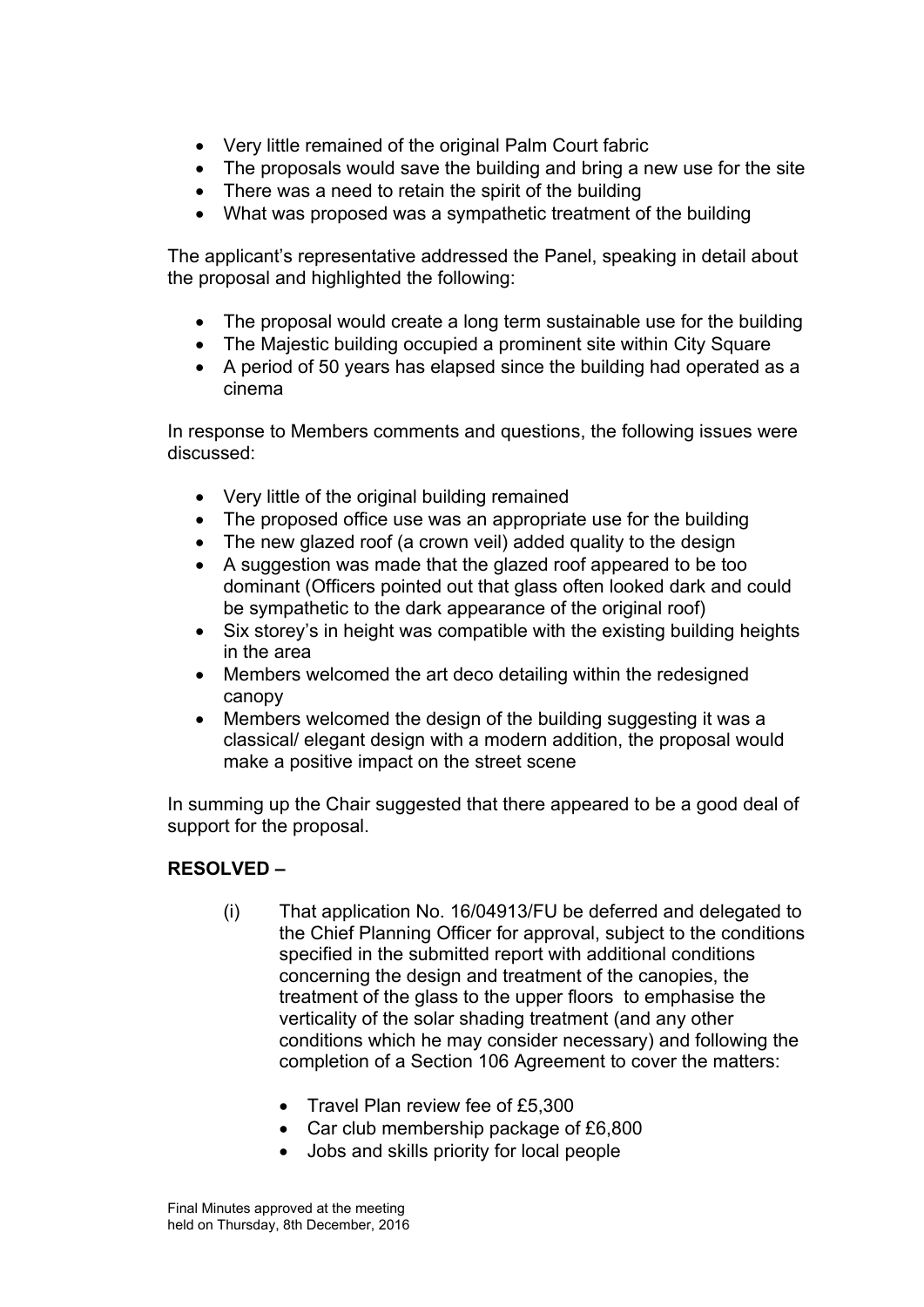In the event of the Section 106 Agreement not being completed within 3 months of the Panel resolution to grant planning permission, final determination of the application be delegated to the Chief Planning Officer

(ii) That application No. 16/04914/LI (Listed Building consent) be approved subject to the conditions specified in the submitted report (and any other conditions which the Chief Planning Officer may consider necessary)

(Prior to consideration of the following item Councillor J Heselwood vacated the meeting)

**92 Application No. 16/05468/FU - Hybrid planning application for full planning permission (phase 1) to erect part 5 storey rising to part 10 storey educational building (use Class D 1) including associated access, parking and landscaping and outline planning permission (Phase 2) for part 10 and part 11 storey educational buildings (use class D1) on land at Quarry Hill/ Eastgate, Leeds, LS2 7UP.**

The Chief Planning Officer submitted a report which set out details of an Hybrid application for full planning permission (Phase1) to erect part 5 storey, rising to part 10 storey educational building (use class D1) including associated access, parking and landscaping and outline planning permission (Phase 2) for part 10 and part 11 storey educational buildings (use class D1) on land at Quarry Hill/ Eastgate, Leeds, LS2 7UP

Site photographs and plans were displayed and referred to throughout the discussion of the application.

In addition to the representations referred to in the submitted report, the Chief Planning Officer reported the receipt of further letters of representation as follows:

A petition from a nearby resident containing 23 signatures and an additional letter from a local resident objecting to the loss of greenspace, the biodiversity and visual amenity provided by the site.

In responding officers reported that the matters raised were addressed in section 8.9 of the submitted report and Members were advised that the site was an identified development site that was not a public green space. The loss of existing trees and biodiversity was acknowledged and the development proposal sought to mitigate this through new tree planting, provision of bat roosts and bird boxes, and the provision of green roofs and walls.

A letter from West Yorkshire Playhouse in support of the application, but highlighting potential concerns about impact on West Yorkshire Playhouse's operations during the construction period.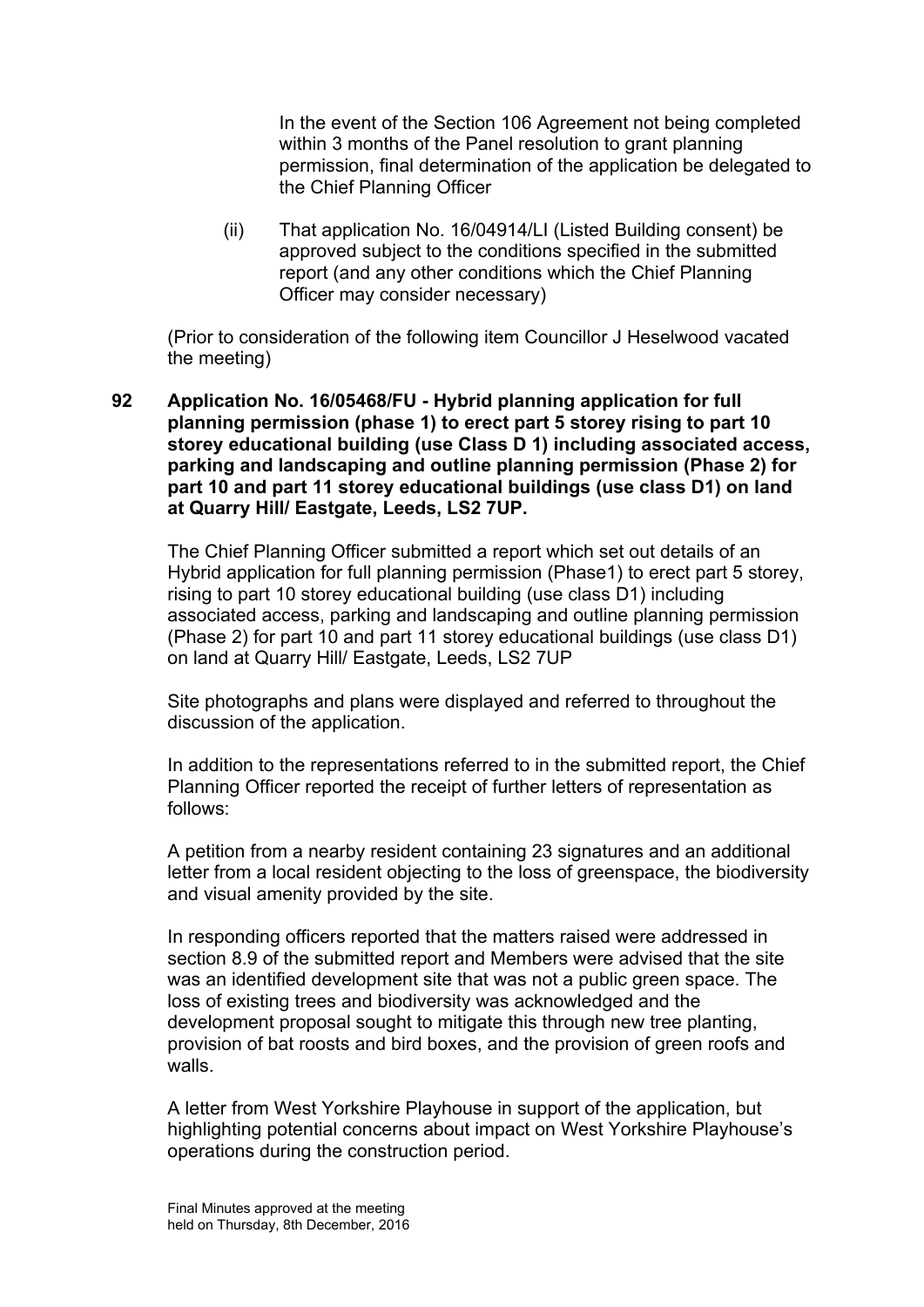In responding officers advised that condition No. 24 relating to the construction arrangements could be expanded to require consultation with West Yorkshire Playhouse so that the works caused minimal disruption.

An additional letter of overall support from the Leeds Civic Trust but requiring the details of the filigree screen to be agreed prior to planning permission being granted, raising concerns that the plinth does not engage with the street and should incorporate an entrance and seeking further details of the proposed enhancement to the gateway court area.

Addressing these comments officers advised that the approach to the filigree screen demonstrated that there was opportunity to provide an artistic design that related to the uses within the college and that it was reasonable to control the full details of this by condition. The plinth provided a clear base to the building and a buffer to the busy highway. Its treatment with window openings and green walls provides visual interest and the College's strategy was to provide entrances from Playhouse Square. The Gateway Court area was outside the ownership of the applicant and not necessary to provide access to the development. However, its improvement would help to better serve the Quarry Hill area generally. Therefore the Council had secured a significant contribution from the sale of the site for development towards these improvements.

A letter of objection from Caddicks (the adjacent landowner) stating that phase 1 should be the same height as Caddick's block F; that the extension of Playhouse Square adversely affected the opportunity to improve the Gateway Court area; the development should share the cost of the Section 106 obligations placed on the Caddick development proposal relating to off-site highway improvements; the phase 2 design parameters should include scoping for the landscaping and material details.

Officers advised that Phase 1 would be only 3m higher than block F at a gap of approximately 40m and that this relationship was considered acceptable. The changes to Playhouse Square were relatively minor and enable an access to be created towards Eastgate. They are not considered to prejudice the potential for improvements to Gateway Court which remained to be designed. It was not considered reasonable or appropriate to revisit the offsite highway works improvements already secured by the Caddick development. The College proposals would only be required to address any additional impact that they may have. The design parameters for phase 2 did control the scale and footprint but at this stage not enough was known about the College's future requirements and available funding to control details of landscaping and materials.

In addressing the report the Chief Planning Officer outlined the current proposal:

 The proposal was for a new build college facility, delivered in two phases, 17 month build programme (operational by July 2018)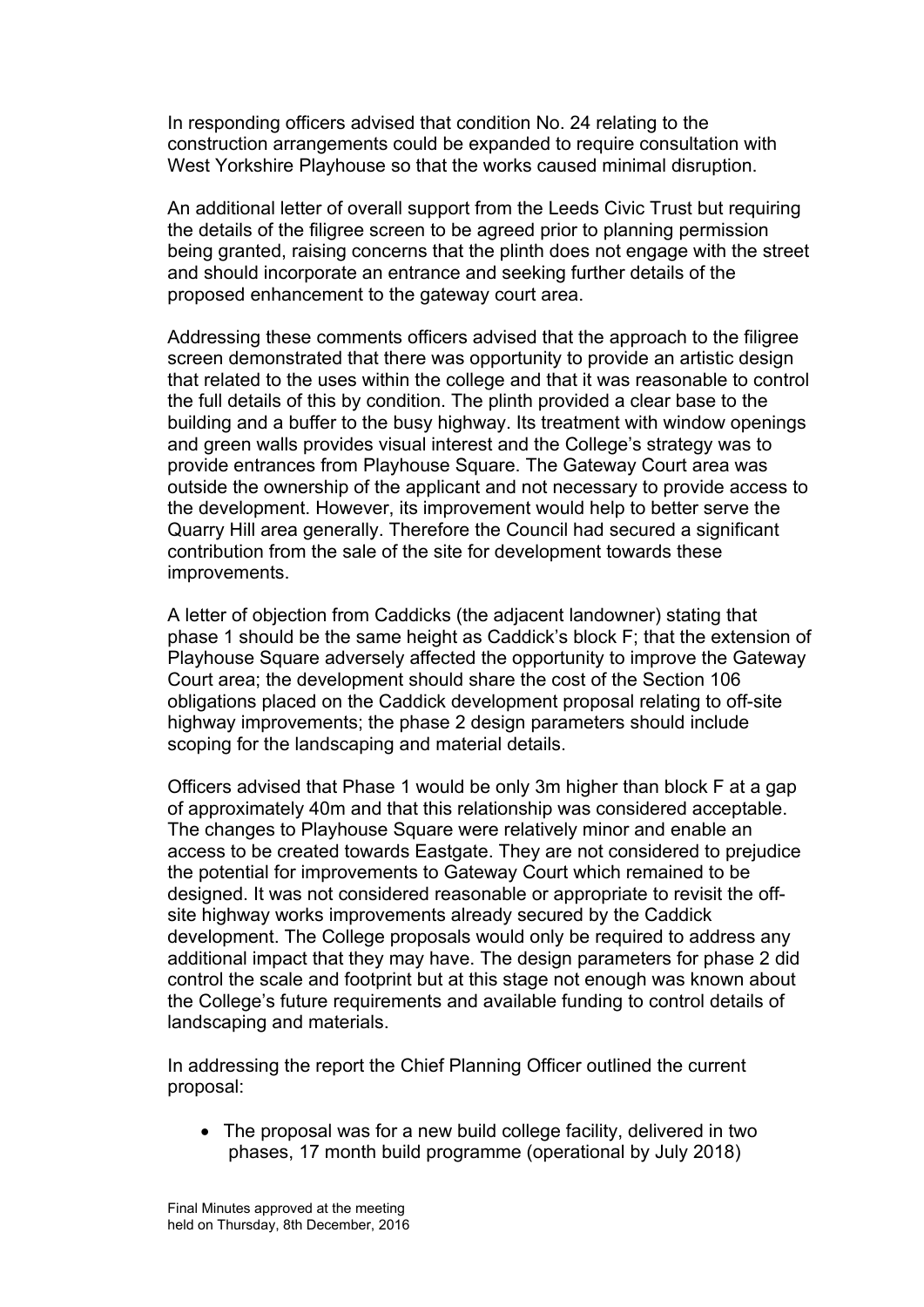- The building is a series of linked building blocks sitting on a plinth which follows the curved frontage to Eastgate.
- The blocks step up in height  $5 10$  storeys (Phase 1)
- 8 storey's rising to 11 (Phase 2) It was reported that this had been reduced in scale since the report was published
- The proposals had been developed to align to key vistas and respect the entrance to the Quarry Hill site from Eastgate and Gateway Court
- The buildings progressively stepped back on the east/west axis to create a tiered effect, which also facilitates the delivery of an external terrace area providing an opportunity to integrate with Gateway Court.
- A public accessible route through the buildings to the main central area of open space is also proposed on the southern elevation to provide pedestrian permeability.
- A series of design changes had been made to the building following discussion of the application at the pre application stage
- The Travel Plan for the scheme promoted a car free development, proposing to make provision for servicing and disabled parking only on the site.
- The building will be designed to achieve BREEAM excellent status, utilising energy efficient plant, LED lighting and photo- voltaic technology would be incorporated on the roof top areas together with other energy saving measures
- There remained a number of outstanding highway matters including: an assessment of the potential impact on the Mabgate access junction, pick up and drop off details and agreement of the servicing and delivery arrangements.
- The applicant's and Council's wind consultants agree that generally the wind environment would be suitable for the intended uses. However, mitigation measures were required to address limited occasions when wind speeds were likely to cause distress conditions. Officers were awaiting confirmation that the nature of the required mitigation would not affect the scale, layout and form of the proposed buildings and were likely to be limited to more minor works relating to landscaping treatment and provision of screens and canopies. Subject to this officers propose to deal with the detail mitigation measures by planning condition.

In response to Members comments and questions the following issues were raised:

- (Although not strictly required to serve the College buildings) the improvements of Gateway Court ( the principle means of access to Quarry Hill from the West) was an important consideration, Members emphasised the need for this development to proceed
- Lighting and security measures for the public routes was important
- Further details of pedestrian flow /right of way through the scheme were required
- Disabled access to the site required clarification
- Further details of pick up and drop off points were required